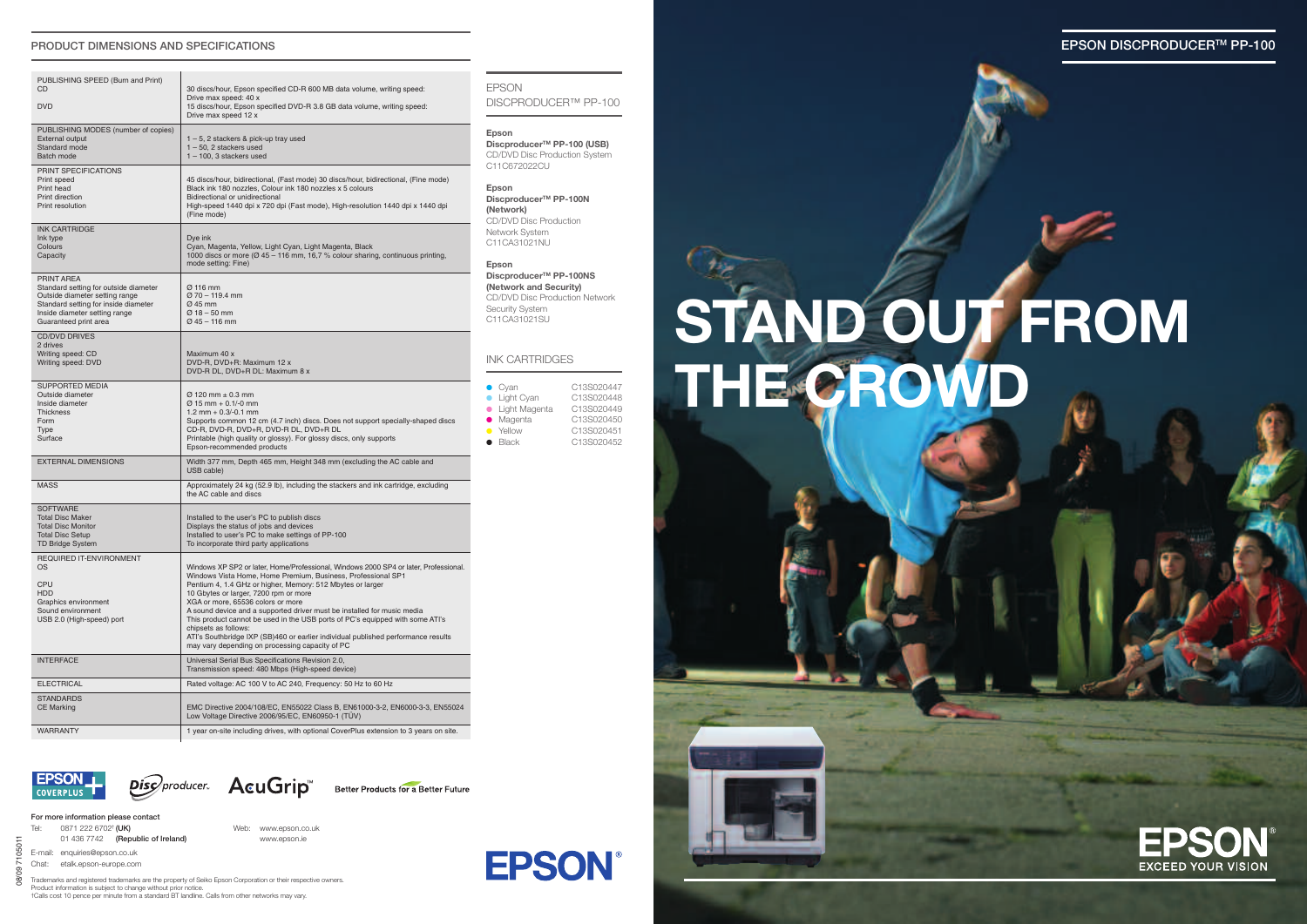# EXPERTS IN PRINTING **AND ROBOTICS**

You know the situation. You just want to burn and print a handful of CDs/DVDs – and suddenly, half your day's gone. It doesn't have to be like this. The fully automatic Epson Discproducer™ PP-100 can do it for you at the touch of a button, leaving you free to focus on other tasks. Whether you need just one disc, or one hundred, you'll find it delivers reliable data burning and photo-realistic printing quickly, efficiently and very cost-effectively.

### Ideal for a wide range of applications

### **Duplication service**

The Epson Discproducer™ PP-100 is your perfect tool for maximising margins in the rapidly growing media production market. Whether you want to use it for an individual disc or a batch job, its high reliability, superb print quality and cost-effectiveness make it the ideal system for service providers.

### **Clinics and practices**

Supply a better service to your patients through the use of digital data in areas such as radiology, cardiology, ultrasound and CT imaging. The Epson Discproducer<sup>™</sup> PP-100 burns data and images quickly, and helps cut costs when switching from analogue X-ray or CT film to digital imaging.

### **Corporations**

Reduce your labour overheads by removing the need to manually burn and label discs in marketing, sales, product development and customer service departments. Automating the procedure using the Epson Discproducer™ PP-100 saves considerable time and money, whilst ensuring that your confidential data stays in-house.

## **Advertising and photo agencies**

The CD/DVD medium plays a dual role. Not only is it an efficient way of delivering digital content to your customers – you can use creative labelling as a powerful promotional tool. The Epson Discproducer™ PP-100 uses 6-colour Micro Piezo™ inkjet printing to give you the opportunity to showcase your design skills through high-impact labelling.

### **The Public Sector**

By automating the burning/printing process, the Epson Discproducer<sup>™</sup> PP-100 offers your organisation a valuable way of reducing costs, streamlining processes and enhancing quality and efficiency.

We are the only manufacturer in the world to design and develop both precision robotics and advanced printing solutions. This means we have the expertise in these areas to set new standards in professional disc publishing. The Epson Discproducer<sup>™</sup> PP-100 delivers the highest printing quality in its class - plus the excellence and reliability for which we are known.

There are three versions in the Epson Discproducer<sup>™</sup> PP-100 range:

- PP-100 (USB)
- PP-100N (Network)
- PP-100NS (Network and Security).

Please ask your reseller for more information.





### Schools and universities

If you work in education, you'll know that multimedia content has become  $increasing$  important  $-$  and that the need for fast and cost-effective CD/DVD duplication is growing. With the ability to duplicate up to 30 CDs per hour and more than 10,000 per year, the Epson Discproducer™ PP-100 is ideally suited to meet the demands of the educational sector.

### Software and IT companies

When you regularly need to produce customer-specific batches of CD/DVDs, the Epson Discproducer<sup>™</sup> PP-100 is an essential piece of kit. Whatever you're creating - software updates, service packs, multimedia product presentations or data archiving the Epson Discproducer<sup>™</sup> PP-100 will speed up production and help reduce your labour and process costs.

### **Pre-press services**

The Epson Discproducer<sup>™</sup> PP-100 is invaluable for quickly and conveniently burning work onto visual storage media for your clients. You can even exhibit your company's creative standards using the printed disc graphic, thanks to the outstanding photo-quality performance of the 6-colour Micro Piezo<sup>™</sup> inkjet printer.

### **Multiple data types**

Working with the Epson Discproducer<sup>™</sup> PP-100 is as easy as working with an ordinary office printer. Whatever volume of data you need to burn - and whatever type, from music and photos to videos and multimedia presentations - you'll find perfect results at your fingertips.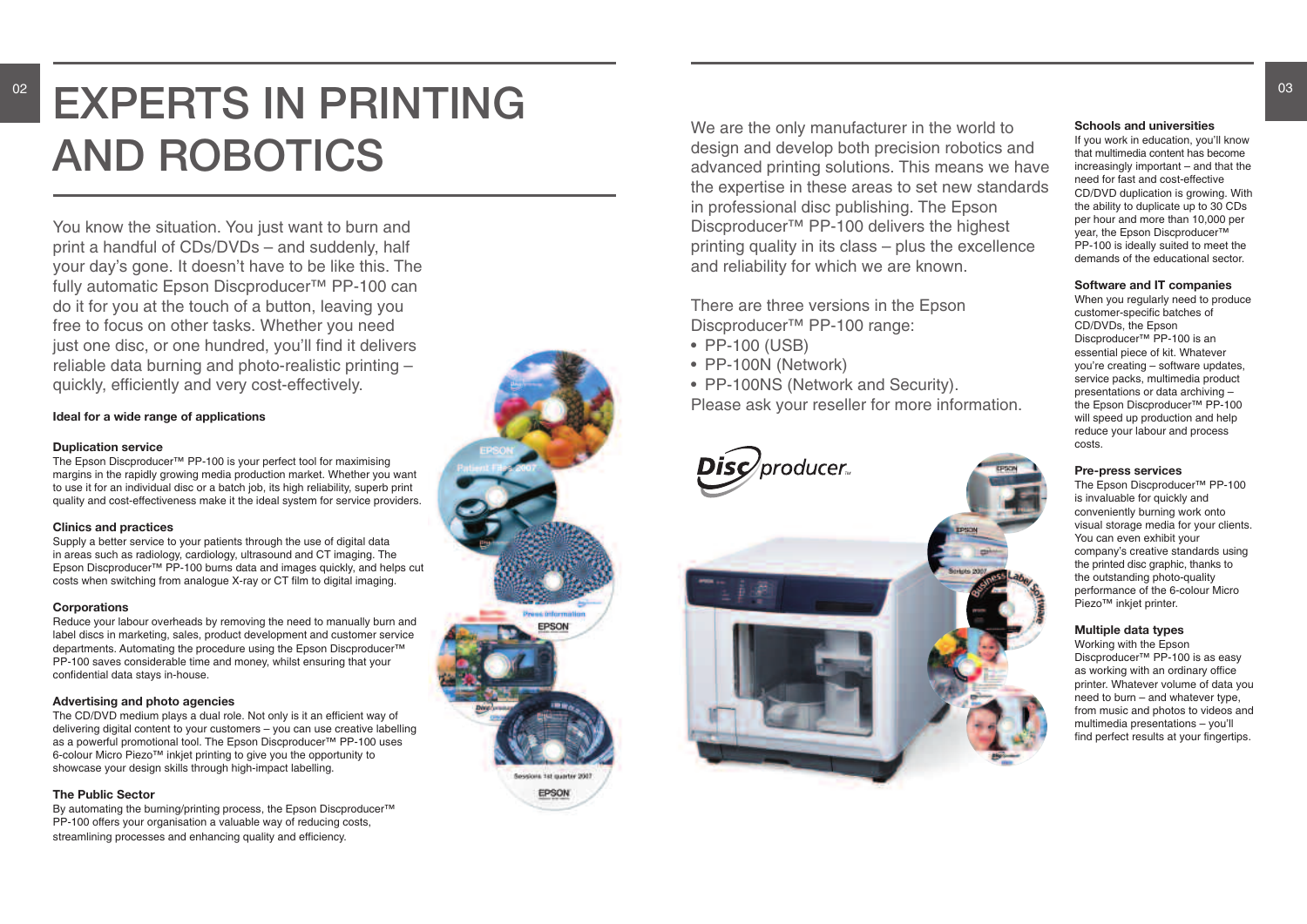# **EPSON DISCPRODUCER™ PP-100 AT A GLANCE:**

04

### **Real reliability**

- Solid, durable, dust-proof body
- Long lifespan with superb reliability
- Intuitive operation

### **Impressive print quality**

- Best print quality in its class
- 6-colour Micro Piezo™ technology for vibrant prints
- Water-resistant prints using WaterShield™ media (media from other manufacturers also supported)

### **True cost-effectiveness**

- Individual inks only replace the colour used
- Patented AcuGrip™ robotics ensure precision handling of discs and eliminate the possibility of damage
- 1,000 prints per set of ink cartridges

### **Total convenience**

- As easy to use as an ordinary office printer
- Only system in its class that offers the advantage of operation and status reporting from the front

### **High capacity**

- Duplicate up to 100 CDs/DVDs in a single cycle
- Produce up to 30 units per hour

### **Trusted brand**

• Epson is known for quality and innovation, plus support that's second to none

The Epson Discproducer™ PP-100 is the only product of its type that shows ink status for each individual colour using LED.



# **3**

# **4**

**1** Ink level Status LED

**2** Six separate ink cartridges

Three media trays for runs of up to 100

Robotic arm

### **When you know that we also design and manufacture precision robots used in a wide range of demanding applications, you understand why our reputation for reliability is unsurpassed**

**in the industry.**

# **The Epson quality hallmark**



The Epson Discproducer™ PP-100 can be stacked to save valuable space.



# **AcuGrip™**

We are a world leader in the design, development and manufacture of robots for medical technology and airbag testing. That's why you'll find our products so reliable – they're built on the platform of knowledge and experience gained in robotics environments. The Epson Discproducer™ PP-100 is a perfect example, with its compact design, dust-proof body and minimum of moving parts delivering precision performance and excellent reliability.

### **Individual or batch production**

If you need to burn and print an individual disc, no problem – you can have it at the touch of a button. And if you want to print batches? Again, it's simple – the Epson Discproducer™ PP-100 has three trays for 50 discs, allowing up to 100 discs to be produced in one work cycle. It also has an additional drawer for up to five discs, so individual CD/DVD blanks can be conveniently removed without opening the housing.

### **Compact, all-in-one design**

The Epson Discproducer™ PP-100 is one of the smallest available, with a housing that's less than 40cm wide. It's the only system in its class that offers you the ease of complete operation from the front. If you need to save space, its flat construction means you can stack two systems, and even use the top as a storage surface – ideal for media and print cartridges.

# **Patented AcuGrip™ robotic arm**

Specially developed for the Epson Discproducer™ PP-100, the AcuGrip™ mechanism ensures that the robotic arm reliably grabs only one CD/DVD – even if they're stuck together. This increases the life of the product, and helps protect against unsupervised production runs being interrupted by mechanical blockage.





The Epson Discproducer™ PP-100 has three trays of 50 discs to allow fully automatic production runs of up to 100.



An additional drawer allows the removal of individual discs. This makes problems due to unreadable discs easy to resolve.